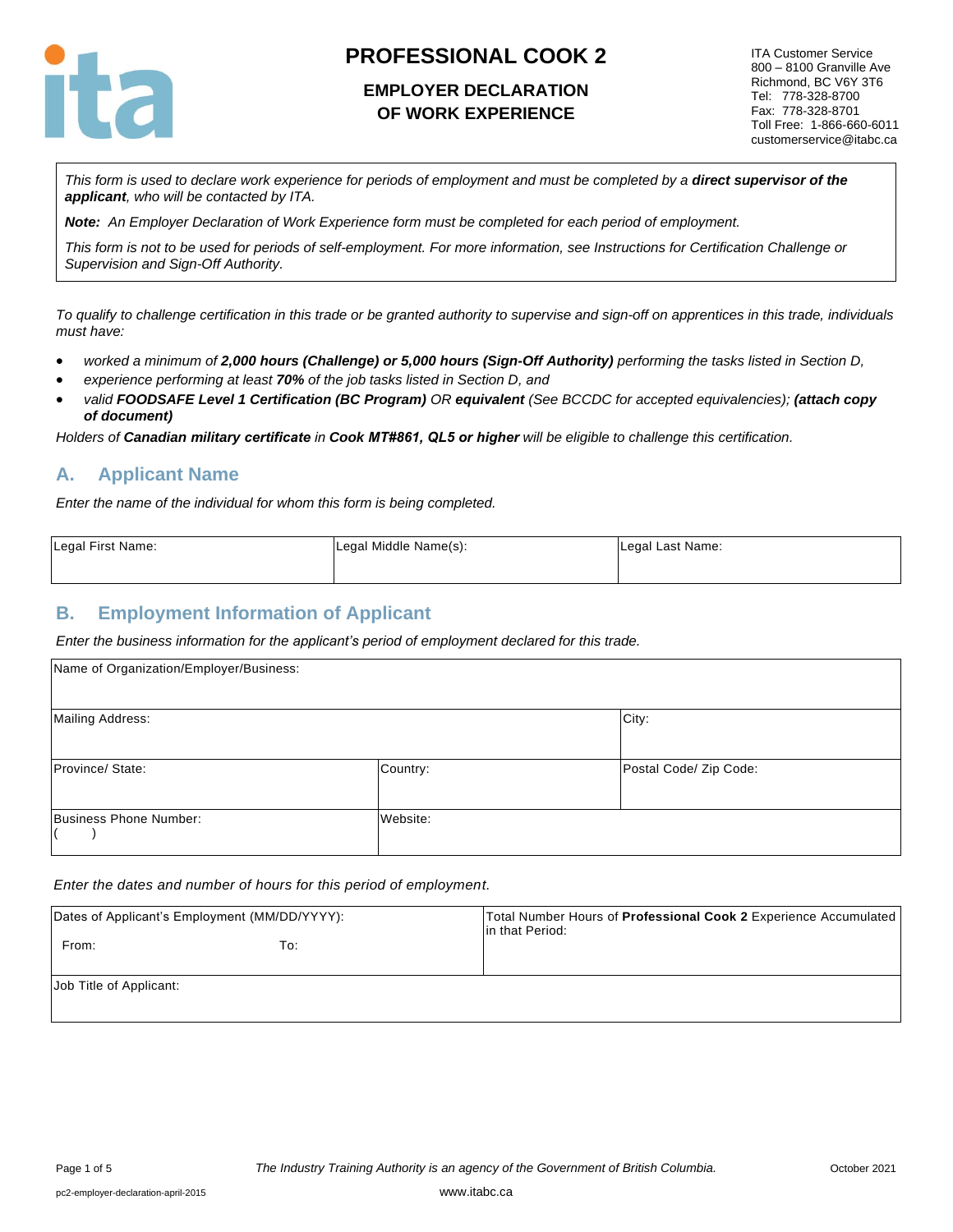

### **EMPLOYER DECLARATION OF WORK EXPERIENCE**

ITA Customer Service 800 – 8100 Granville Ave Richmond, BC V6Y 3T6 Tel: 778-328-8700 Fax: 778-328-8701 Toll Free: 1-866-660-6011 customerservice@itabc.ca

### **C. Supervisor Contact Information**

*Enter the name and contact information for the person who directly supervised the applicant during this employment period. Ensure the information given is current as the application will be denied if this person cannot be contacted by ITA.*

| First and Last Name of Applicant's Direct Supervisor:                            |  | Supervisor Position or Title: |
|----------------------------------------------------------------------------------|--|-------------------------------|
| Supervisor's Phone Number:                                                       |  | Supervisor E-Mail Address:    |
| Language(s) that the employer/supervisor can communicate: (check all that apply) |  |                               |
| English                                                                          |  |                               |

## **D. Supervisor Declaration of Job Task Performance of Applicant**

*By checking in the appropriate columns, indicate how frequently you, as the direct supervisor of the applicant, have personally witnessed the applicant performing the job tasks listed*

|    | <b>Job tasks</b>                                                             | <b>Frequently</b> | <b>Occasionally</b> | <b>Never</b> |
|----|------------------------------------------------------------------------------|-------------------|---------------------|--------------|
| А. | <b>OCCUPATIONAL SKILLS</b>                                                   |                   |                     |              |
|    | <b>Professional Cook 1 Skills</b>                                            |                   |                     |              |
|    | Follow roles and responsibilities in the kitchen                             | П                 | П                   | $\Box$       |
|    | Apply safe work practices                                                    | П                 | П                   | □            |
|    | Apply food safety standards                                                  | $\Box$            | П                   | $\Box$       |
|    | Use tools and equipment; follow and convert recipes                          | П                 | $\Box$              | □            |
|    | Use common menu terminology                                                  | П                 | $\Box$              | $\Box$       |
|    | Receive and store supplies; handle waste appropriately                       | П                 | П                   | П            |
|    | Apply principles of seasoning and basic ingredient knowledge                 | П                 | $\Box$              | $\Box$       |
|    | Professional Cook 2 Skills (in addition to PC1 skills)                       |                   |                     |              |
|    | Follow employment standards and practices                                    | П                 | П                   | $\Box$       |
|    | Apply basic menu planning procedures                                         | □                 | П                   | П            |
|    | Take and extend inventory                                                    | П                 | п                   | П            |
|    | Prepare food for allergies, intolerances, and special diets                  | П                 | П                   | $\Box$       |
|    | Use communication skills                                                     | П                 | П                   | $\Box$       |
|    | Apply basic purchasing procedures and cost calculations                      | П                 | П                   | П            |
|    | Describe table settings, table service, basic service of wine and<br>spirits | П                 | $\Box$              | $\Box$       |
|    | $\lambda$<br>$\sim$ $\sim$ $\sim$                                            |                   |                     |              |

*Enter the supervisor and applicant names (repeat on every page of this form)*

| Supervisor First and Last Name: | Applicant First and Last Name: |
|---------------------------------|--------------------------------|
|                                 |                                |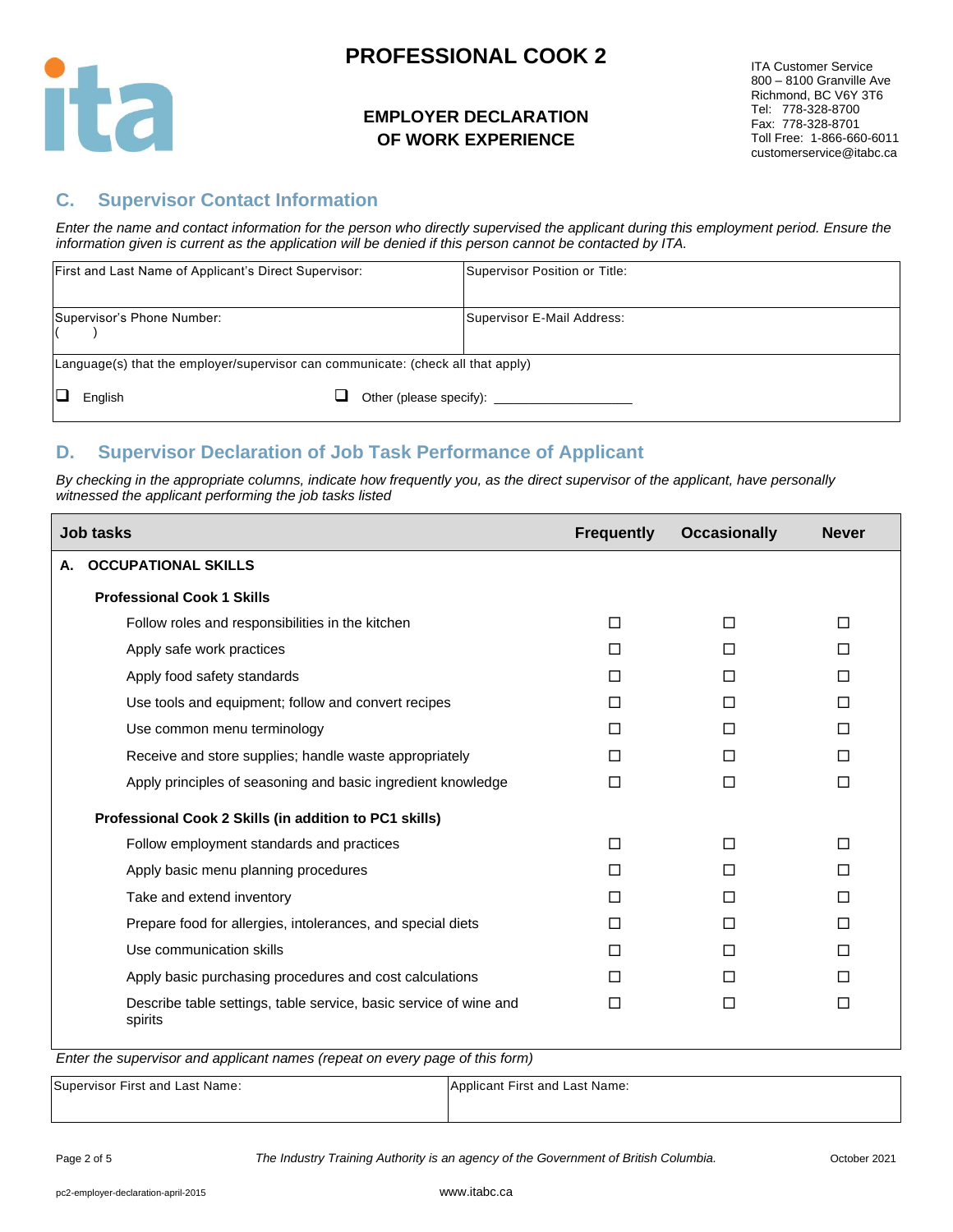

ITA Customer Service 800 – 8100 Granville Ave Richmond, BC V6Y 3T6 Tel: 778-328-8700 Fax: 778-328-8701 Toll Free: 1-866-660-6011 customerservice@itabc.ca

|    | <b>Job tasks</b>                                             | <b>Frequently</b> | <b>Occasionally</b> | <b>Never</b> |
|----|--------------------------------------------------------------|-------------------|---------------------|--------------|
|    | <b>B. STOCKS, SOUPS AND SAUCES</b>                           |                   |                     |              |
|    | <b>Professional Cook 1 Skills</b>                            |                   |                     |              |
|    | Prepare stocks from scratch                                  | $\Box$            | $\Box$              | □            |
|    | Use thickening agents                                        | $\Box$            | $\Box$              | $\Box$       |
|    | Prepare basic soups (clear, cream, purée) from scratch       | □                 | □                   | $\Box$       |
|    | Prepare basic sauces (white, blonde, brown, purée, emulsion) | □                 | □                   | $\Box$       |
|    | Professional Cook 2 Skills (in addition to PC1 skills)       |                   |                     |              |
|    | Prepare specialty soups (consommé, chilled, ethnic)          | □                 | □                   | □            |
|    | Prepare secondary and derivative sauces                      | $\Box$            | $\Box$              | $\Box$       |
|    | <b>C. VEGETABLES AND FRUITS</b>                              |                   |                     |              |
|    | <b>Professional Cook 1 Skills</b>                            |                   |                     |              |
|    | Prepare common vegetables                                    | $\Box$            | □                   | $\Box$       |
|    | Prepare fruits                                               | $\Box$            | □                   | □            |
|    | Professional Cook 2 Skills (in addition to PC1 skills)       |                   |                     |              |
|    | Specialty and volume vegetable preparation                   | □                 | □                   | □            |
|    | Vegetarian diets and vegetarian cooking                      | □                 | □                   | $\Box$       |
| D. | <b>STARCHES</b>                                              |                   |                     |              |
|    | <b>Professional Cook 1 Skills</b>                            |                   |                     |              |
|    | Prepare basic potato dishes                                  | $\Box$            | $\Box$              | □            |
|    | Prepare dry pasta and noodle dishes                          | □                 | П                   | □            |
|    | Prepare rice                                                 | $\Box$            | $\Box$              | $\Box$       |
|    | Professional Cook 2 Skills (in addition to PC1 skills)       |                   |                     |              |
|    | Specialty and volume potato preparation                      | П                 | □                   | □            |
|    | Prepare fresh pasta and specialty starches                   | □                 | □                   | □            |
|    | Prepare grains and legumes                                   | □                 | □                   | □            |
| Е. | <b>MEATS</b>                                                 |                   |                     |              |
|    | <b>Professional Cook 1 Skills</b>                            |                   |                     |              |
|    | Trim and portion cut meats                                   | □                 | □                   | $\Box$       |
|    | Cook basic meat dishes using moist and dry heat methods      | □                 | □                   | □            |

*Enter the supervisor and applicant names (repeat on every page of this form)*

| Supervisor First and Last Name: | Applicant First and Last Name: |
|---------------------------------|--------------------------------|
|                                 |                                |

ita

Page 3 of 5 *The Industry Training Authority is an agency of the Government of British Columbia.* October 2021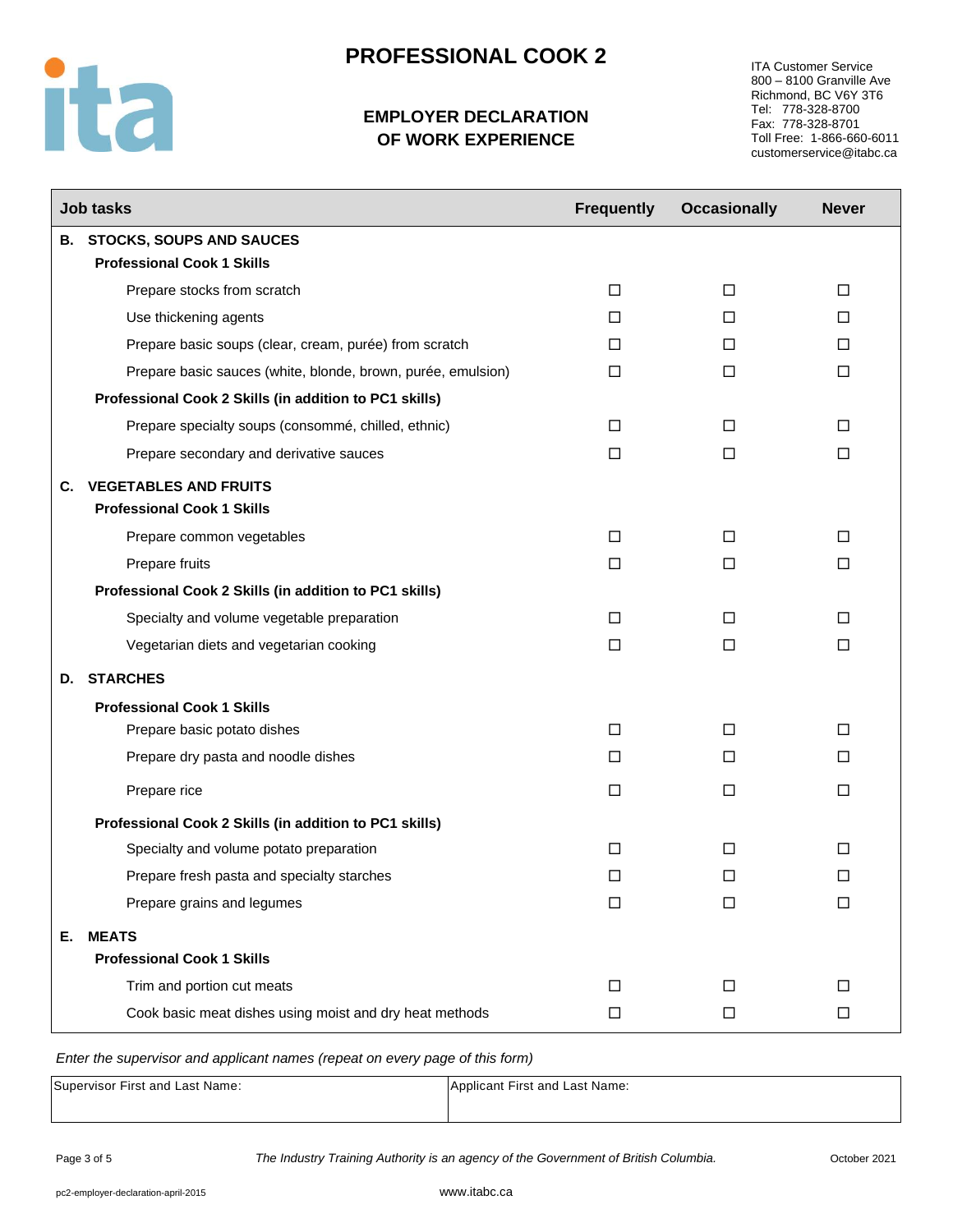

## **EMPLOYER DECLARATION OF WORK EXPERIENCE**

ITA Customer Service 800 – 8100 Granville Ave Richmond, BC V6Y 3T6 Tel: 778-328-8700 Fax: 778-328-8701 Toll Free: 1-866-660-6011 customerservice@itabc.ca

|    | <b>Job tasks</b>                                              | <b>Frequently</b> | <b>Occasionally</b> | <b>Never</b> |
|----|---------------------------------------------------------------|-------------------|---------------------|--------------|
|    | Professional Cook 2 Skills (in addition to PC1 skills)        |                   |                     |              |
|    | Debone and process meats                                      | $\Box$            | $\Box$              | $\Box$       |
|    | Volume and banquet service of meats                           | $\Box$            | $\Box$              | $\Box$       |
| F. | <b>POULTRY</b>                                                |                   |                     |              |
|    | <b>Professional Cook 1 Skills</b>                             |                   |                     |              |
|    | Trim and portion cut chicken and turkey                       | □                 | □                   | □            |
|    | Cook basic poultry dishes using moist and dry heat methods    | П                 | $\Box$              | П            |
|    | Professional Cook 2 Skills (in addition to PC1 skills)        |                   |                     |              |
|    | Debone common and specialty poultry (ducks, geese, and quail) | □                 | □                   | □            |
|    | Volume and banquet service of poultry                         | □                 | □                   | □            |
|    | G. SEAFOOD                                                    |                   |                     |              |
|    | <b>Professional Cook 1 Skills</b>                             |                   |                     |              |
|    | Fillet flat and round fish; clean bivalves and shrimp         | □                 | □                   | □            |
|    | Cook basic fish dishes using moist and dry heat methods       | П                 | П                   | П            |
|    | Cook basic shellfish dishes using moist and dry heat methods  | $\Box$            | $\Box$              | $\Box$       |
|    | Professional Cook 2 Skills (in addition to PC1 skills)        |                   |                     |              |
|    | Fillet specialty fish and clean crustaceans                   | □                 | □                   | □            |
|    | Volume and banquet service of fish                            | П                 | □                   | □            |
|    | Volume and banquet service of shellfish                       | $\Box$            | $\Box$              | $\Box$       |
| Н. | <b>GARDE-MANGER</b>                                           |                   |                     |              |
|    | <b>Professional Cook 1 Skills</b>                             |                   |                     |              |
|    | Prepare basic salad dressings from scratch                    | □                 | $\Box$              | □            |
|    | Prepare basic salads                                          | П                 | П                   | П            |
|    | Prepare hot and cold sandwiches                               | □                 | □                   | □            |
|    | Professional Cook 2 Skills (in addition to PC1 skills)        |                   |                     |              |
|    | Prepare specialty dressings and cold sauces                   | □                 | $\Box$              | $\Box$       |
|    | Prepare specialty salads                                      | $\Box$            | $\Box$              | $\Box$       |
|    | Prepare hors d'oeuvre and appetizers                          | $\Box$            | $\Box$              | $\Box$       |
|    | Assemble presentation platters                                | $\Box$            | $\Box$              | $\Box$       |

#### *Enter the supervisor and applicant names (repeat on every page of this form)*

| Supervisor First and Last Name: | Applicant First and Last Name: |
|---------------------------------|--------------------------------|
|                                 |                                |

Page 4 of 5 *The Industry Training Authority is an agency of the Government of British Columbia.* October 2021